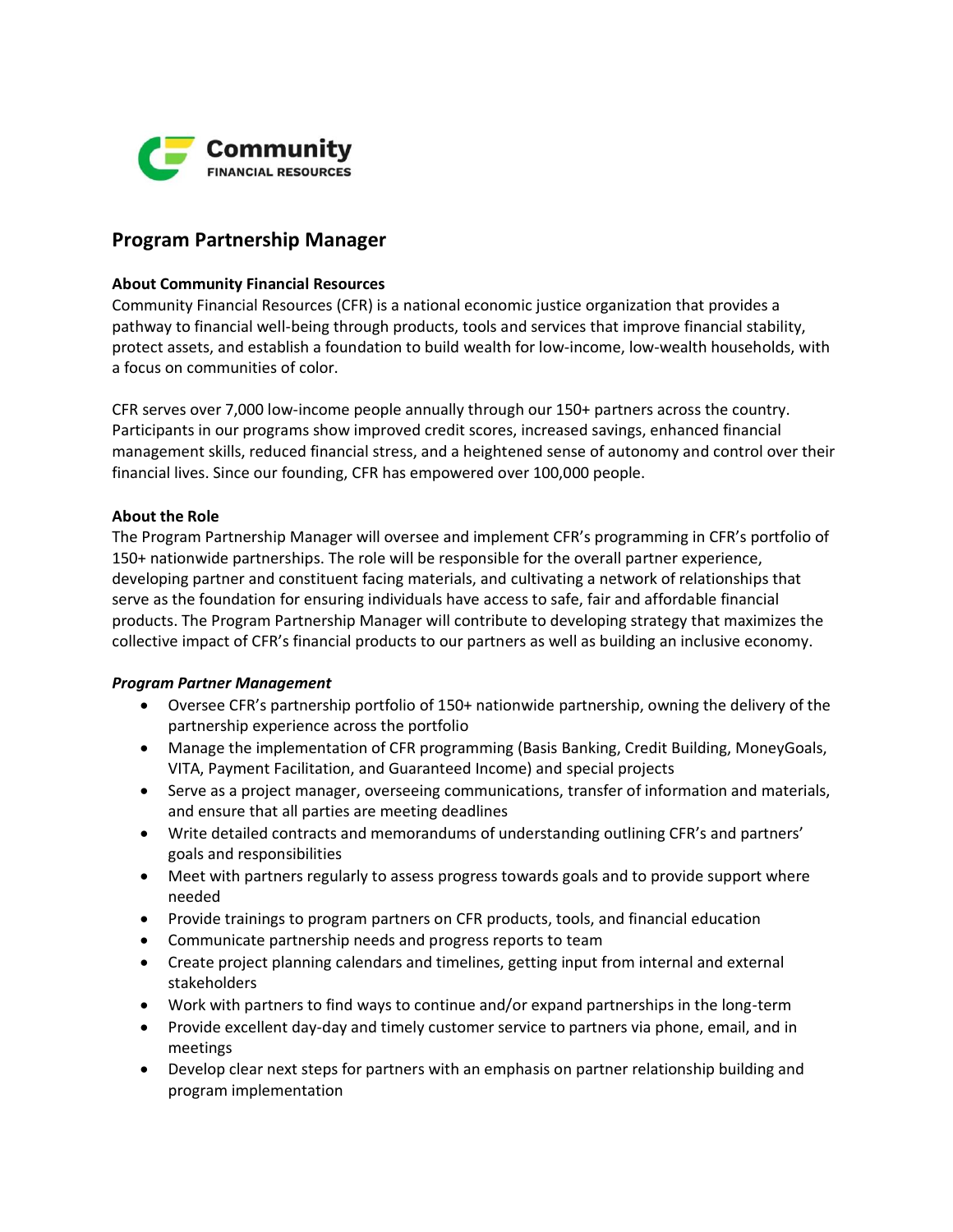## *Partner Administration*

- Keep partnership information updated in the CFR partnership database, e-tapestry
- Enroll, test and use CFR products and tools
- Track partner cash transfer budgets and approve funds transfers, to ensure that funds are being spent down according to schedule
- Document processes as well as internal and external workflows to standardize program implementation
- Create how-to guides, resource books, and user-friendly materials to support partners with implementing CFR programs, and to support participants in using CFR products and tools
- Develop trauma-informed financial education workshop curriculum and content
- Support CFR's accountant with ensuring that partner invoices are paid on time
- Manage CFR's Volunteer Program, which currently includes two professional translators; recruit additional volunteers as needed and develop corresponding volunteer training and onboarding

### *Evaluation*

- Track and ensure partners are meeting their goals
- Contribute to grant proposals and reports with written narratives and data metrics
- Contribute to the development of an evaluation framework to assess the impact for CFR's programs and identify areas of improvement

### *Business Development*

- Create scopes of work and technical assistance budgets for prospective partners
- Represent CFR at community and coalition meetings
- Participate in meetings, convenings, and webinars to maintain knowledge of current and emerging trends in the economic justice field, and specifically regarding financial products
- Help to grow CFR's partnership portfolio by scoping and researching new potential partners, scheduling introductory meetings, and providing them with cost estimates and scopes of work

## **Salary & Benefits**

- Full benefits package with 100% coverage towards medical, dental and vision plans (Kaiser)
- Generous PTO, holidays (12 days), holiday break (between Christmas Day and New Year's Day), sick leave (5 days), summer Fridays early closure (between Memorial Day and Labor Day), and pre-holiday early closure
- Support for professional development opportunities
- The pay scale ranges between \$65,000 \$75,000 (DOE)

## **Location**

This is a virtual position.

## **Your Next Step**

If this opportunity sounds like it's for you, please submit a PDF of your resume and answers to the following questions t[o jobs@communityfinancialresources.org](mailto:jobs@communityfinancialresources.org) with the position in the subject line. Applications without responses to the questions will not be considered. A cover letter is not necessary.

- 1. Why are you interested in working with Community Financial Resources? (150 words)
- 2. What role do financial products play in people's lives? (200 words)